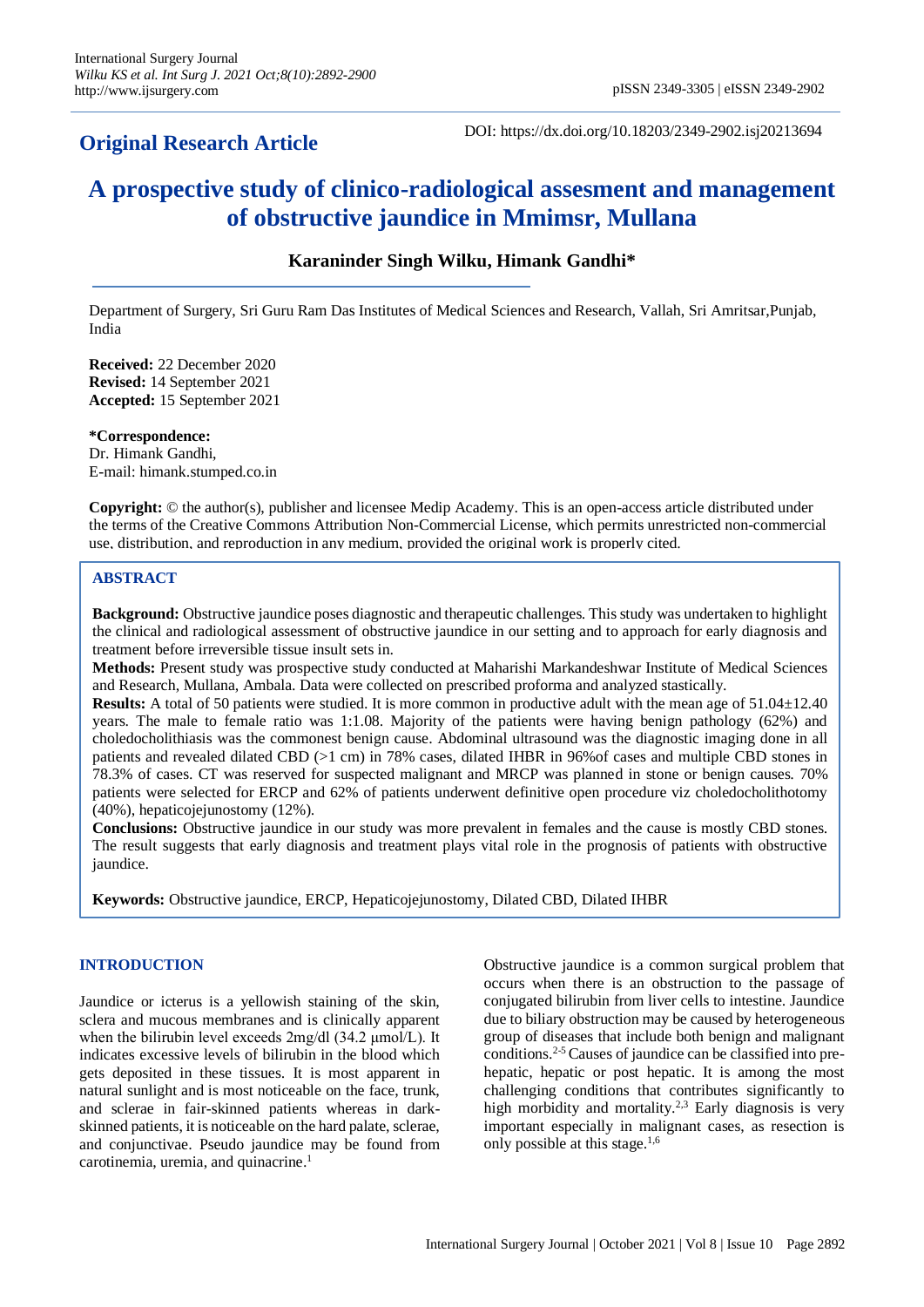Obstructive jaundice is a clinical diagnosis that requires both clinical and diagnostic work up to elucidate the precise etiology. Therefore, a multi-disciplinary approach that requires the clinician, radiologist, endoscopist and interventional radiologist will lead to a better outcome.<sup>4</sup>

Untreated obstructive jaundice can lead to serious infection that spreads to other parts of the body. Immediate medical care should be sought for serious symptoms such as high fever, severe abdominal pain, abdominal swelling and nausea. Hence, prompt and accurate diagnosis is needed for management of obstructive jaundice.<sup>7,8</sup>

The study was aimed to find out the various causes of obstructive jaundice and efficacy of various modes of detection and treatment of obstructive jaundice.

#### **METHODS**

The study was a prospective study carried out in the Department of Surgery at Maharishi Markandeshwar Institute of Medical Sciences and Research, Mullana, Ambala from October 2014 to July 2016.

#### *Sample collection*

Total fifty patients with clinically apparent obstructive jaundice (deep jaundice, pruritus, clay colored stool) were carefully and randomly selected by applying specific inclusion and exclusion criteria.

Each selected patient than clinically radiologically and biochemically evaluated for the cause of obstruction and extent of jaundice, then was categorized for various available treatment options for relief of obstructive jaundice.

#### *Inclusion criteria*

All patients of either sex with age range of 10-70 years, with obstructive jaundice (benign or malignant).

#### *Exclusion criteria*

Age less than 10 years and more than 70 years, associated co-morbidities like COPD, IHD etc, patients not fit for any form of biliary decompression, hepatitis B antigen and anti HCV antibody positive status, psychiatric disorder and advanced pregnancy.

#### *Ethical clearance*

The study was approved by the Institutional Ethics Committee.

#### *Statistical analysis*

The data was entered into a spreadsheet (Excel, Microsoft corp.) and then transferred to statistical software, Statistical package for social sciences (SPSS) version 21 for data analysis. We used chi square test to compare continuous variables and Mann Whitney test to compare medians. P value  $\langle 0.05 \rangle$  was considered statistically significant and p<0.01 was considered highly significant.

#### *Study size*

The sample size for the study was 50.

#### *Sample size*

#### *Assumptions*

Precision=5.00%, prevalence=3.30%, population size=infinite 95% Confidence interval specified limits [0%-8.3%] (these limits equal prevalence plus or minus precision), Estimated sample size= $n = 50$ , 95% Binomial Exact Confidence Interval with n=50 and n \* prevalence=2 observed events: [0.488143% - 13.7138%].

#### **RESULTS**

As it is evident from Table 1, majority of patient in present study was productive adult with the mean age of 51.04±12.40 years.

#### **Table 1: Demography- age and sex distributionwith obstructive jaundice.**

| Group       | <b>Number of patients</b><br>$(N=50)$ | Frequency $(\% )$ | <b>Mean</b> ±SD | $\mathbf{v}$ | P value |
|-------------|---------------------------------------|-------------------|-----------------|--------------|---------|
| <b>Male</b> | 24                                    | 48                | $52.96 + 15.20$ |              |         |
| Female      | 26                                    |                   | $49.27 + 9.05$  | 0.08         | 0.78    |

#### **Table 2: Demography-age group distribution with obstructive jaundice.**

| <b>Group</b> (years) | Number of patients $(N=50)$ | <b>Frequency</b> $(\% )$ | $\mathbf{X}^{\mathbf{2}}$ | <b>P</b> value |
|----------------------|-----------------------------|--------------------------|---------------------------|----------------|
| $10 - 20$            |                             |                          |                           |                |
| $20 - 30$            |                             |                          | 22.7                      |                |
| $30 - 40$            |                             |                          |                           | 0.00           |
| 40-50                | 14                          | 28                       |                           |                |

Continued.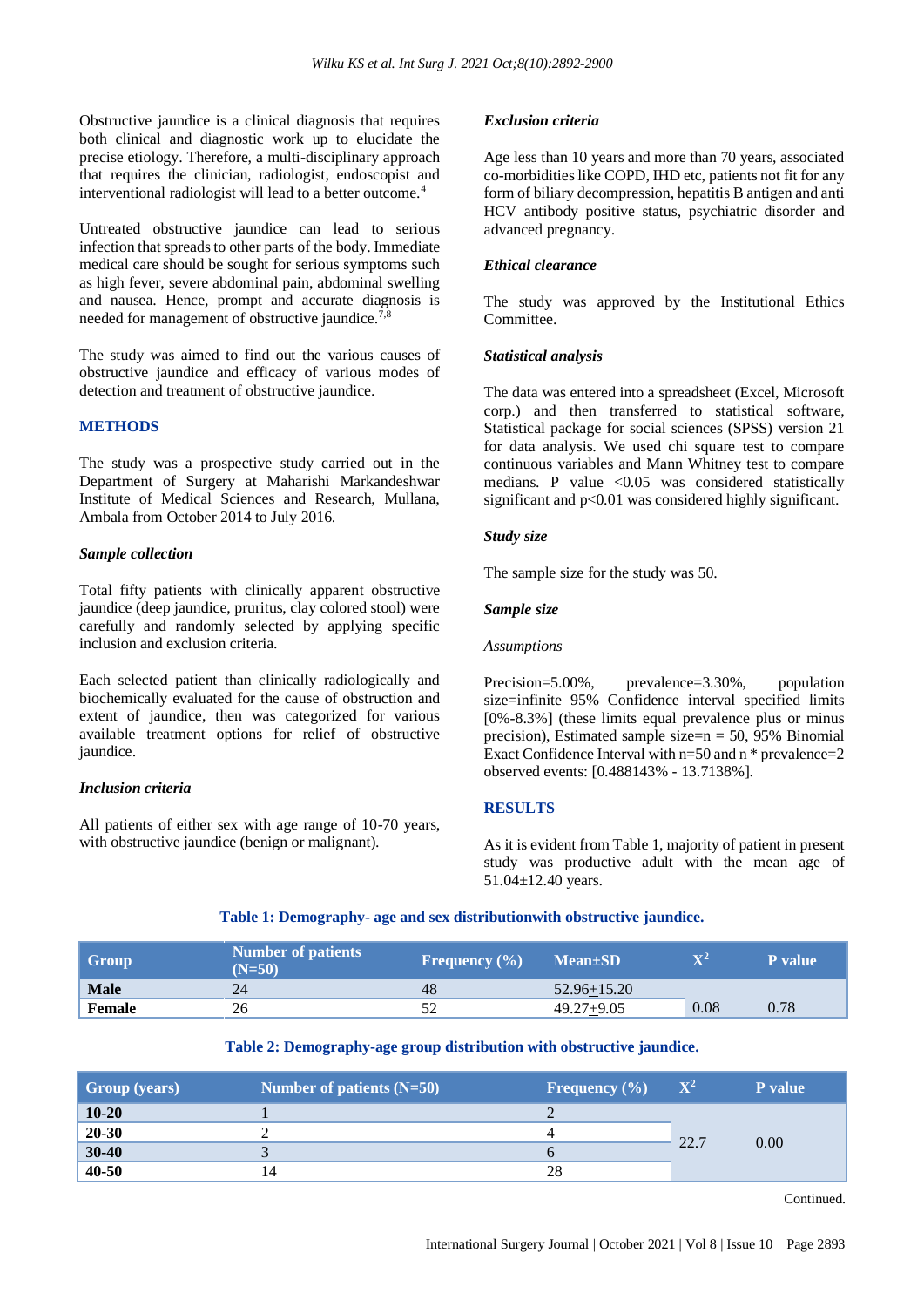| <b>Group</b> (years) | Number of patients $(N=50)$ | <b>Frequency</b> $(\% )$ | $\mathbf{X}^2$ | <b>P</b> value |
|----------------------|-----------------------------|--------------------------|----------------|----------------|
| $50 - 60$            |                             | 36                       |                |                |
| 60-70                |                             | 24                       |                |                |
| Total $(50)$         | 50                          | 100                      |                |                |

#### **Table 3: Etiology of patients with obstructive jaundice.**

| Group         | Number of patients $(N=50)$ | <b>Frequency</b> $(\%)$ | $\overline{\mathbf{v}}$ | <b>P</b> value |
|---------------|-----------------------------|-------------------------|-------------------------|----------------|
| Malignant     |                             |                         |                         |                |
| Non malignant |                             |                         | 2.88                    | 0.09           |

#### **Table 4: Pathology of patients with obstructive jaundice.**

| Group                              | Number of patients $(N=50)$ | Frequency $(\% )$ | ${\bf X}^2$ | P value |
|------------------------------------|-----------------------------|-------------------|-------------|---------|
| <b>Choledocholithiasis</b>         | 23                          | 46                |             |         |
| Periampulary carcinoma             | 4                           | 8                 |             |         |
| Cholangiocarcinoma                 | 3                           | 6                 |             |         |
| Carcinoma head of pancreas         | 4                           | 8                 |             |         |
| Worm                               | $\overline{2}$              | 4                 |             |         |
| <b>Hydatid cyst</b>                |                             | 2                 |             |         |
| <b>Secondries in liver</b>         | 8                           | 16                | 78.4        | 0.00    |
| <b>Benign CBD Stricture</b>        |                             | 2                 |             |         |
| <b>Carcinoma Gall bladder with</b> | 6                           | 12                |             |         |
| liver secondaries                  |                             |                   |             |         |
| <b>Choledochal cyst</b>            | $\mathfrak{D}$              | 4                 |             |         |
| <b>Iatrogenic</b>                  | $\overline{2}$              | $\overline{4}$    |             |         |
| <b>Total</b>                       | 50                          | 100               |             |         |

The male to female ratio was 1:1.08 and female patients were predominent with younger age group (52%, mean age  $49.27 \pm 9.05$ ) then male  $(48\%$ , mean age 52.96±15.20years) although the difference was not found to be significant.  $(X2=0.08, p=0.78)$ 

Considering age distribution of patients having obstructive jaundice, the age range was 12-70 years and majority of patients (64%) were observed in age group of 40-60 years followed by (24%) in age group of 60-70 years. Only (6%) of patients were below 30 years of age and the difference in pattern of age distribution was found to be highly significant. (X2=22.7, p value= $0.00$ )

#### **Table 5: USG abdomen-pathology detected (N=50).**

| Group       | <b>Number of</b><br><b>patients</b> | Frequency $(\% )$ |
|-------------|-------------------------------------|-------------------|
| <b>USG</b>  | 50                                  | 100               |
| <b>CECT</b> | 20                                  | 40                |
| <b>MRCP</b> | 30                                  |                   |
| <b>ERCP</b> | 35                                  |                   |

As evident from table 3, majority of the patients were having benign pathology (62%) as compared to malignant obstructive jaundice (38%) and the difference was not found to be very significant.  $(X2=2.88, p=0.09)$ 

As evident by table 4, choledocholithiasis (46%) significantly proved to be the overall predominant cause of obstructive jaundice in our study population (X2=78.4, p=0.00). Among malignant causes, secondaries in liver with lymph node at porta hepatis (16%) obstructing common hepatic duct turned out to be a more significant and common etiology than carcinoma head of pancreas and periampullary carcinoma (8% each). Worm (4%) and benign CBD stricture (2%) were rare benign causes of lower CBD obstruction. 4% of cases had iatrogenic CBD injury following laparoscopic cholecystectomy, as a cause of obstructive jaundice, indicating the role of vigilance and proper precautions while performing such procedures. Even tense hydatid cyst, can compress mid CBD, to cause obstructive jaundice (one case, 2%).

USG abdomen was the common and base line radiological modality performed in all selected cases (100%) in our study. Contrast CT was reserved for suspected malignant etiology of obstructive jaundice so could be performed in as many as 40% of cases only. Similarly, MRCP was planned and performed in 60% of cases having stone or benign causes of obstructive jaundice to non-invasively confirmation of diagnosis. Majority of patients underwent ERCP (70%), who had probability of either diagnostic or therapeutic intervention.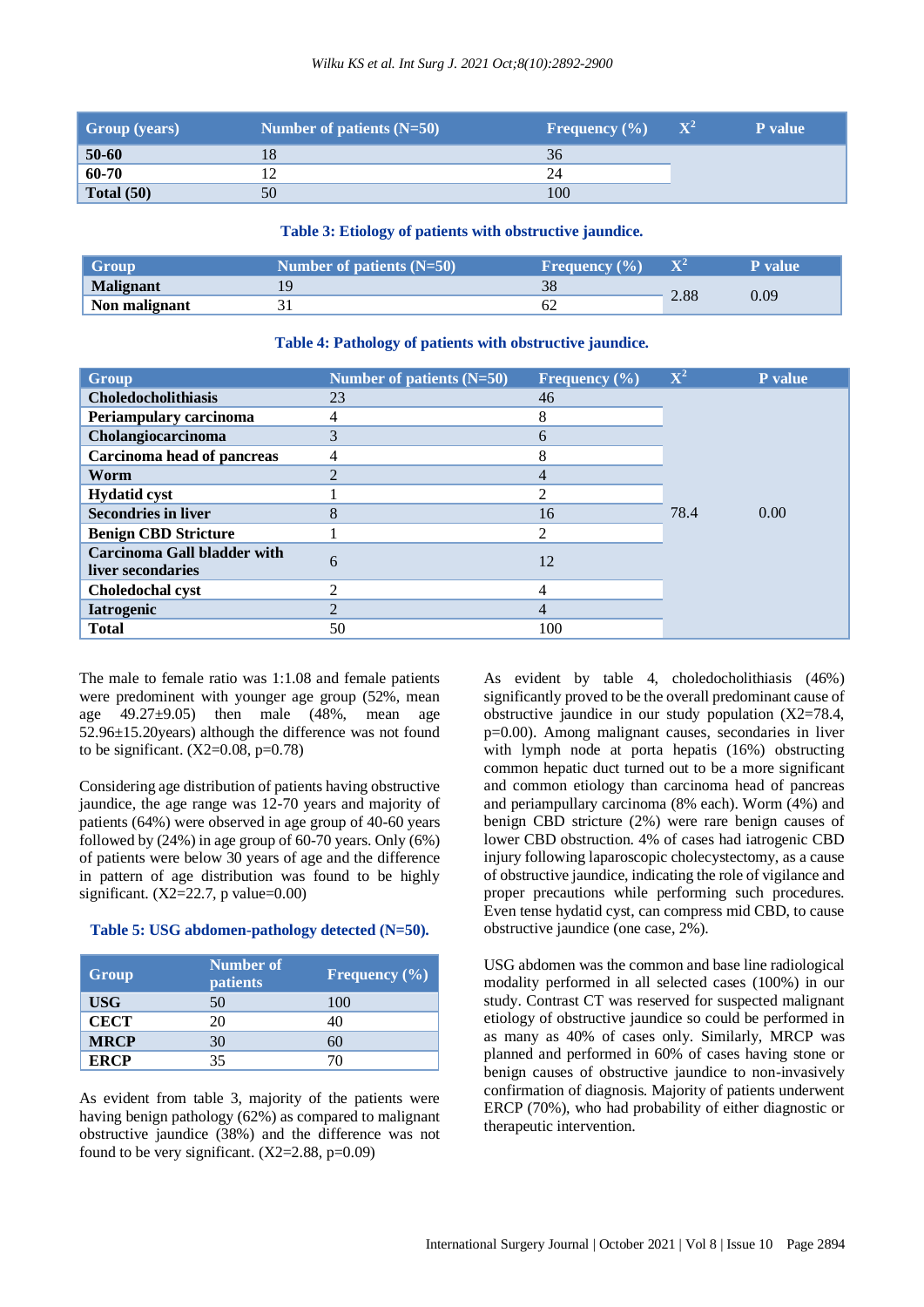## **Table 7: CECT abdomen- pathology detected.**

| Group                                               | Number of<br><b>patients</b><br>$(N=20)$ | Frequency $(\% )$ | $\mathbf{X}^2$ | <b>P</b> value |
|-----------------------------------------------------|------------------------------------------|-------------------|----------------|----------------|
| Periampullary carcinoma                             |                                          | 20                |                |                |
| Carcinoma head of pancreas                          |                                          | 20                |                |                |
| Cholangiocarcinoma                                  |                                          | 15                |                |                |
| Carcinoma gall bladder with secondaries in<br>liver |                                          | 30                | 6.14           | 0.29           |
| <b>Hydatid cyst</b>                                 |                                          |                   |                |                |
| Secondaries in liver with primary unknown           |                                          | 10                |                |                |

## **Table 8: MRCP abdomen- pathology detected.**

| Group                      | <b>Number of</b><br>patients $(N=30)$ | Frequency $(\% )$ | $\mathbf{X}^2$ | P value |
|----------------------------|---------------------------------------|-------------------|----------------|---------|
| <b>Choledocholithiasis</b> | 23                                    | 76.67             |                |         |
| Worm                       | ∍                                     | 6.67              |                |         |
| <b>Choledochal cyst</b>    | 2                                     | 6.67              | 60.3           | 0.00    |
| <b>Iatrogenic</b>          | ി                                     | 6.67              |                |         |
| <b>Cbd stricture</b>       |                                       | 3.33              |                |         |

## **Table 9: Patients selected for ERCP.**

| Group                        | <b>Number of</b><br><b>patients</b><br>$(N=35)$ | <b>Frequency</b> $(\% )$ | $\mathbf{X}^2$ | P value |
|------------------------------|-------------------------------------------------|--------------------------|----------------|---------|
| Choledocholithiasis          | 13                                              | 37.1                     |                |         |
| Periampullary carcinoma      | 4                                               | 11.4                     |                |         |
| CA head pancreas             | 4                                               | 11.4                     |                |         |
| Cholangiocarcinoma/          | 3                                               | 8.5                      |                | 0.00    |
| Worm                         | 2                                               | 5.7                      | 20.8           |         |
| <b>Extrinsic compression</b> | 8                                               | 22.8                     |                |         |
| <b>CBD</b> stricture         |                                                 | 2.8                      |                |         |
| <b>Total</b>                 | 35                                              | 100                      |                |         |

## **Table 10: Intervention done in various patients of obstructive jaundice.**

| Group                          |                                            | Number of<br><i>patients</i><br>$(N=50)$ | Frequency<br>$(\%)$ | $\mathbf{X}^2$ | <b>P</b> value |
|--------------------------------|--------------------------------------------|------------------------------------------|---------------------|----------------|----------------|
| <b>Palliative</b><br>procedure | USG guided cholecystostomy/<br><b>PTBD</b> |                                          | $\mathcal{L}$       |                | 0.22           |
|                                | Open cholecystostomy/ PTBD                 |                                          | 2                   | 3              |                |
|                                | Palliative bypass                          | 4                                        | 8                   |                |                |
|                                | Whipples procedure                         | 4                                        | 8                   |                | 0.00           |
| <b>Definative</b>              | Choledocholithotomy                        | 20                                       | 40                  | 27.5           |                |
| surgery                        | Hepaticojejunostomy                        | 6                                        | 12                  |                |                |
|                                | Cysto-pericystectomy                       |                                          | $\overline{2}$      |                |                |
|                                | <b>Total ERCP</b>                          | 35                                       | 70                  |                |                |
| $ERCP(N=35)$                   | Failed/conversion to surgery               | 8                                        | 22.86               |                |                |
|                                | Biopsy taken                               | 11                                       | 31.43               | 62.3           | 0.00           |
|                                | ERCP with papillotomy with<br>stenting     | 9                                        | 25.71               |                |                |

Continued.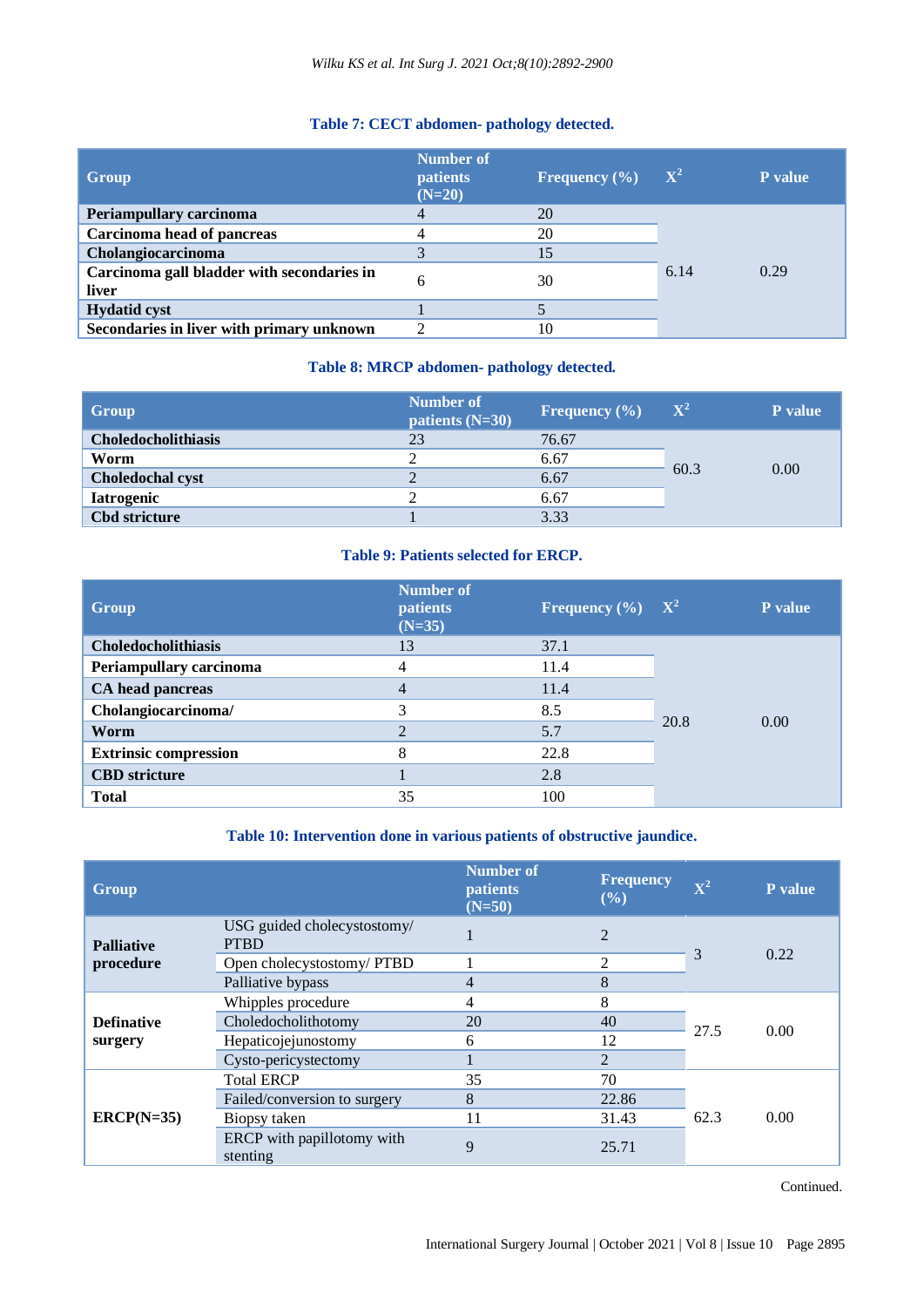| Group |                                             | Number of<br><b>patients</b><br>$(N=50)$ | <b>Frequency</b><br>(%) | $\mathbf{V}^2$ | P value |
|-------|---------------------------------------------|------------------------------------------|-------------------------|----------------|---------|
|       | ERCP with dormia basket stone<br>extraction | $\sim$                                   | 8.57                    |                |         |
|       | <b>ERCP</b> with worm extraction            |                                          | 5.71                    |                |         |

As evident from table 6, choledocholithiasis (46%) was found to be the predominant single cause of obstructive jaundice in association with cholelithiasis in 58%. Surprisingly, among patient with malignant obstructive jaundice (38%), the Carcinoma gall bladder with secondaries at porta was detected as the cause of obstruction and jaundice in as many as 12% of cases as compared to cholangiocarcinoma of distal CBD (6%). The obstructive jaundice due to cystic compression also could be demonstrated nicely in few cases (6%). In as many as 22% cases, ultrasound could not clearly delineate lower CBD pathology, may be obscured by bowel gases. This difference in pattern distribution of detected pathology on USG was found to be highly significant.  $(X2=104, p)$ value=0.00) (X2=104, p value=0.00),

CECT abdomen could be performed only in 20 (40%) of those selected patients who were labeled as probable malignant obstructive jaundice. CECT clearly differentiated the unclear pathology of lower CBD on ultrasound as periampullary carcinoma (20%) or carcinoma head of pancreas (20%). Rest other findings of ultrasound abdomen in such cases were consistent on CECT.

As was the original plan, MRCP could be performed other than suspected benign i.e. 30 (60%) pathology of obstructive jaundice specially in cases where stones were the culprit. MRCP significantly detected choledocholithiasis in 76.67% patients (X2=60.3, p value=0.00). MRCP could also diagnose rare causes like worm (6.67%) and benign CBD stricture (3.33%), which were unclear on ultrasound. The difference in distribution of pathology in MRCP was highly significant  $(X2=60.3, p)$ value=0.00).

As evident from table 9, among all study cases most of the patients 35 patients (70%) were selected for ERCP for either diagnostic confirmation or therapeutic purposes. Significant number of cases were detected as choledocholithiasis (37.1%) on ERCP (X2=20.8, p value=0.00) when compared to other benign causes. ERCP could also help in guiding dormia basket extraction and sphincterotomy in them and allowed biopsy in periampullary carcinoma and carcinoma head pancreas in 11.4% each. ERCP visualized and extracted worms in as many as 5.7% of cases. Extrinsic compression and CBD stricture was visualized via dye study during ERCP, with a significant difference  $(X2=20.8, p \text{ value}=0.00)$ .

When definitive procedures performed for obstructive jaundice, choledocholithotomy was performed in majority 40% of patients of choledocholithiasis. In four (8%) cases of periampullary carcinoma and carcinoma head pancreas, Whipple's procedure was performed. Hepaticojejunostomy could be offered in 6 patients (12%), which included 2 patients of resectable cholangiocarcinoma, 2 patients of choledochal cyst and 2 patients of CBD injury. Cysto-pericystectomy could be done in one (2%) case of hydatid cyst. The management protocols were guided according to the etiology and showed significant difference in their distribution pattern  $(X2 = 27.5, p \text{ value} = 0.00)$ .

ERCP with sphincterotomy and stenting was performed in 25.71% patients which included 8 patients with liver secondaries and lymph node at porta hepatis and 1 case of benign stricture. ERCP with dormia basket extraction of CBD stones, especially multiple and lower CBD stone, was performed in 9 patients of whom only three (8.57%) had successful outcome and remaining six (17.14%) were planned for open surgery. ERCP allowed diagnostic biopsy in all 11 patients (31.43%), which included 4 cases each of carcinoma head of pancreas and periampullary carcinoma and three cases of cholangiocarcinoma with significant distribution pattern  $(X2=62.3, p \text{ value}=0.00)$ . USG guided cholecystostomy was performed in one case of cholangiocarcinoma, to relieve severe jaundice.

## **DISCUSSION**

Majority of patients in present study were productive adult with the mean age of  $51.04 \pm 12.40$  years. 38 % patients were in age group of 20-50 years. 36% were in age group of 50-60 years. Shetty et al studied 50 patients and found that 22% patients were in age group of 20-50 years while Obaidi et al in 2007 performed a study on 80 patients and found 31% patients were in age group of 20-50 years. Irabor et al 2012 and Jabur et al 2014 also found similar mean age of presentation 52.8 years and 49.3 years respectively in their studies. Thus, it is evident, that obstructive jaundice affects younger age group, which have an eventual impact on the financial and social burden of the family, as they constitute the main earning members. The study is in concordance with the above series. On the other hand, Iqbal et al 2008 reported 72% patients in age group of 50-70 years with a mean age of presentation of 62 years. The disparity in the age distribution may depend on the etiology of obstructive jaundice, with malignancy more common in the upper extremes of ages.<sup>9-13</sup>

Male to female ratio in present study was 1:1.08. Females were slightly higher in numbers than males (52% versus 48%) with younger mean age  $(49.27\pm9.05$  versus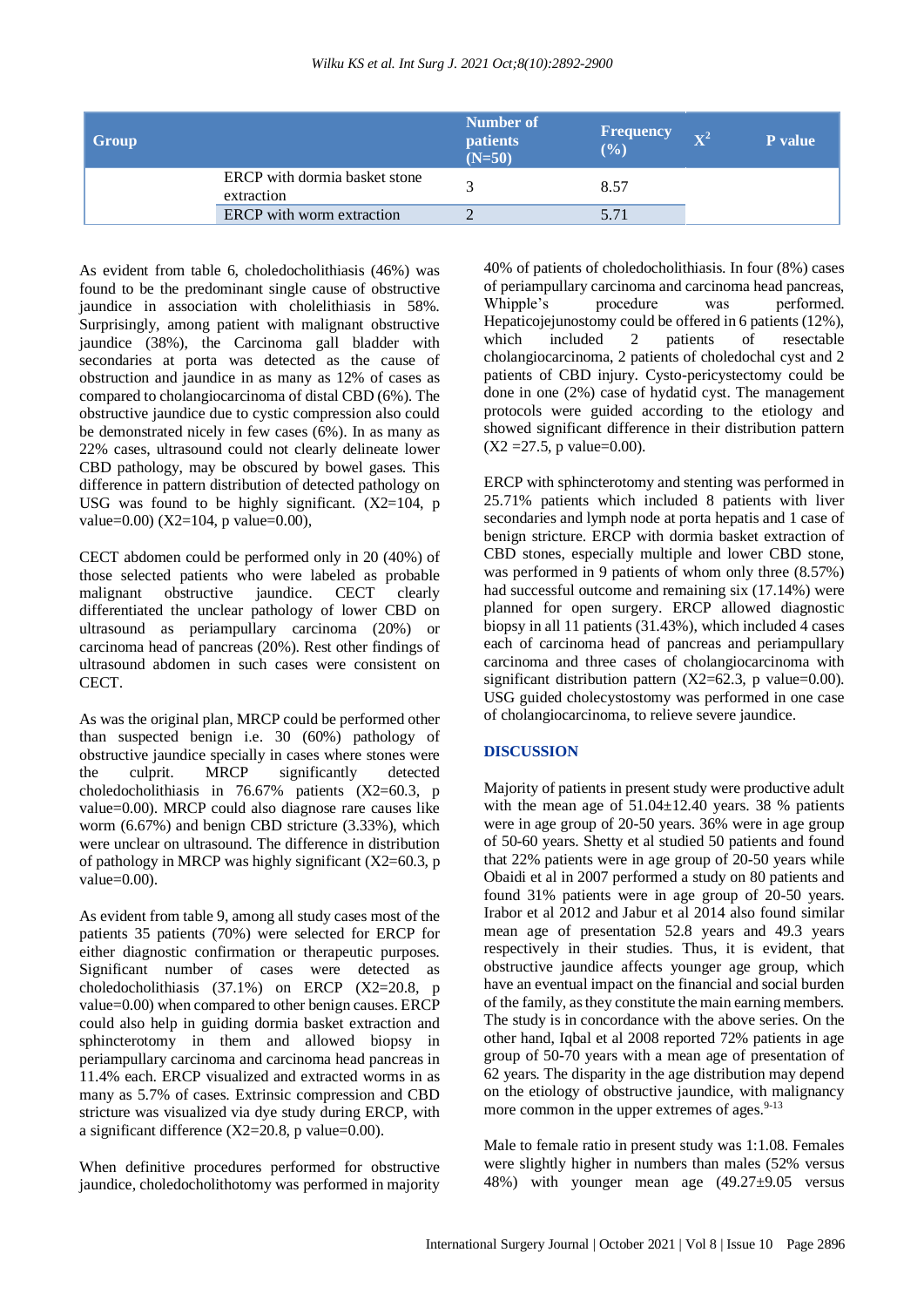52.96±15.20 years). In a study conducted by Distler et al in 2010, there were 151 males and 191 females with a male to female ratio of 1:1.27. Jabur et al and Chalya et al also conducted their study on 111 and 116 patients and found a male to female ratio of 1:1.4 (46 males and 65 females) and 1:1.3 (50 males and 66 females) respectively. Iqbal et al in 2006 also performed a study on 50 patients and found a male to female ratio of 1:1. Thus, relative predominance of female patients with obstructive jaundice could be because gall stones are more common in fat, fertile, flatulent, and female of forty thereby leading to obstructive jaundice secondary to choledocholithiasis. Whereas Ling et al 2014 and Umeshchandra et al 2015 showed slightly more predominance of males in their study that could be justified by the diverse geographical distribution and may low sample size.<sup>6,9,13-16</sup>

In the present study, majority of the patients were having benign pathology (62%) as compared to malignant obstructive jaundice (38%). (p=0.09). Suthar et al and Rishi et al also found the predominance of benign pathology (72% and 56% respectively). Dixon et al in 1983, noted in their study that 75% patients with obstructive jaundice were having benign cause. The present study is in agreement with the above series. On the other hand, Garcea et al and Saddique et al concluded malignant cause of obstructive jaundice to be more common. As evident from present study, choledocholithiasis (46%) significantly proved to be the overall predominant cause of obstructive jaundice in our study population  $(X2=78.4, p=0.00)$ . Ling et al 2014 performed his study in 360 patients and reported incidence of choledocholithiasis as 56.4%. Garcea et al 2011 and Iqbal et al 2008 also concluded in their study the incidence of choledocholithiasis as 41.7% and 40% respectively. The difference in the geographical location and the sample size of the different studies constitute the difference in the etiological cause but it is quite clear that choledocholithisis is more common benign etiological cause in younger age group, while malignant biliary tract obstruction is more common in older age group.15,17-21

Among malignant causes, secondaries in liver with lymph node at porta hepatis (16%) obstructing common hepatic duct turned out to be a more significant and common etiology than carcinoma head of pancreas and periampullary carcinoma (8% each). However, if the ampulla and lower CBD are taken together, maliganant ampullary pathology is equal to the incidence of secondaries in node at porta hepatis. Umeshchandra et al 2015 and Saddique et al concluded in their study an incidence of 10% and 8.3% respectively. Umesh et al and Ling et al performed their study in 30 and 360 patients and found the incidence of periampullary carcinoma to be 6.67% and 6.6% respectively, which in nearly equal to the present study (8%). Ling et al also concluded the incidence of carcinoma head of pancreas as a malignant cause of obstructive jaundice in 12.2% which is nearly similar to the present study (8%). However, Umeshchandra et al 2015, Chalya et al 2011 and Iqbal et al 2008 reported a higher incidence of carcinoma head of pancreas as 40%, 37.9% and 32% respectively, which is the most common cause of obstructive jaundice if older age group population is taken into account, which was done on the above series. Nearly all series reported an equal incidence of choloangiocarcinoma viz Ling et al 2014 (8.3%), Chalya et al 2011 (6.8%) and Iqbal et al (4.0%) as the present study (6%). Carcinoma gall bladder was seen in 12 % cases in the present study. Garcea et al 2011 and Saddique et al 2007 also reported the incidence of carcinoma gall bladder as 14.2% and 12.5%. It is only when 80% of the liver is damaged by secondaries in the liver, that produces hepatocellular jaundice and it is only when metastsis to node at porta hepatis compresses CHD that produces obstructive jaundice, even when there is not much of metastasis to the liver.6,9,15,16,18,19

Worm is a very rare cause of obstructive jaundice and should be taken into consideration in endemic areas. Only one study conducted by Ling et al 2014 reported the incidence of worms as 1.6%. Even tense hydatid cyst, can compress mid CBD, to cause obstructive jaundice and was seen in one case (2%) in the present study. Benign CBD stricture (2%) is also a rare cause of lower CBD obstruction. Umeshchandra et al 2015 also reported the incidnece of CBD stricture as  $3.33\%$ .<sup>15,16</sup>

Choledochal cyst, due to anomalous pancreato-biliary duct junction (APBDJ) affected 4% patients in the present study. Umeshchandra et al 2015 performed a study in 30 patients and reported the incidnece of choledochal cyst as 3.33% and Iqbal et al 2008 reported similar incidence of 4%. A study by Suthar et al 2015 reported higher incidence of choledochal cyst (14.7%).<sup>9,16,20</sup>

Iatrogenic CBD injury following surgery leading to obstructive jaundice seen in 4% of cases in our study that alarms us to be vigilant while performing such procedures. Garcea et al 2011, in his study of 1026 patients, also reported slightly lower incidence of iatrogenic injury  $(1.6\%)$ <sup>19</sup>

As evident from present study, most patients with obstructive jaundice had stable vital parameters on presentation to hospital with mean pulse rate of 97.84±18.80 and mean systolic BP 106.84±17.94. The extremes in values, correspond to cholangitis or secondary pancreatitis. 18% of the patients hadhypotension. Mairiang et al studied 130 patients and reported a nearly similar incidence of hypotension.<sup>22</sup>

#### *Evaluation of obstructive jaundice*

The mean hemoglobin of present study was slightly lower than normal (10.86±2.05 gm%,) while mean INR was 1.61 $\pm$ 0.42 and mean PCV found to be 32.57 $\pm$ 6.13 reflecting poor nutrition and coagulation profile, in such patients, secondary to liver insult. Deranged values of Hb (6.90gm %), PCV (21%) and INR (3) could be correlated with acute renal failure seen in one case at the time of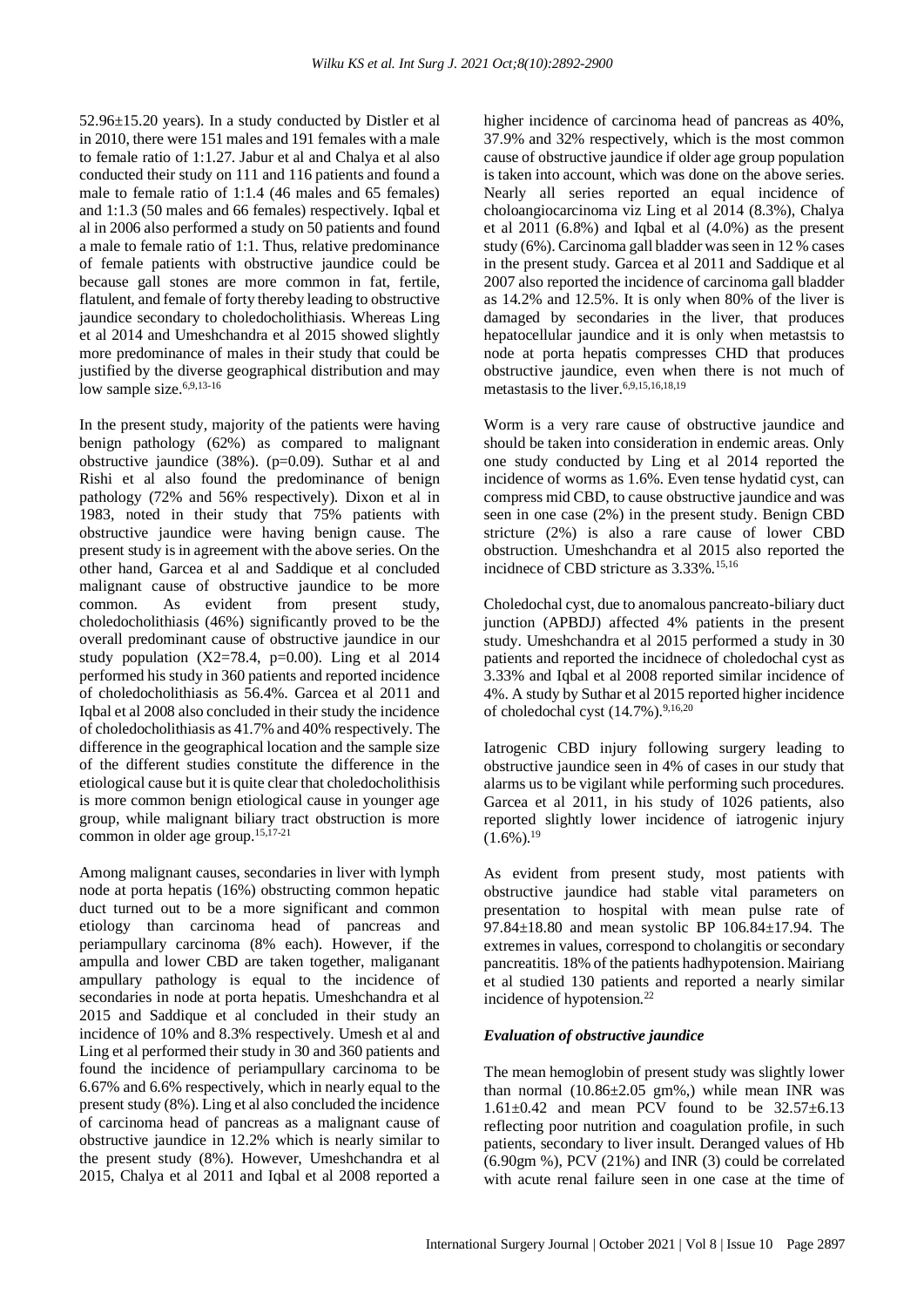hospitalization also. In our study we reported that 72% of the patients had PCV >30 and 28% of our patients had PCV <30.

Malik et al 2007 studied 140 patients and found that the mean hemoglobin was 9.7±2.55 gm%, which is in concordance with the present study. Shetty et al 2016 studied 50 patients and found that 34% patients had hemoglobin <10 gm% which is comparable to the present study (28%). The low hemoglobin status may be secondary to the disease or may be in patients from rural background of a developing nation. Dixon et al in studied 373 patients and concluded that 82% of the patients had PCV >30 and only 18% of them had PCV<30. The study is comparable to the present study. Irabor et al in performed a study in 7 patients and found that 14.2% patients had PCV >30 and majority of them 85.7% had PCV <30. The reciprocal results as compared to the present study are because of the small sample size. Hemoglobin is one third of packed cell volume and hematocrit usually reflects the hemoglobin, unless the patient has hemoconcentration or hemodilution.17,23-25

In the present study, 74% of the patients had TLC >11000 cells/mm3whereas in study conducted by Shetty et al in 50 patients, 46% patients found to be with TLC >11000 cells/mm3. Dixon et al in studied 373 patients and reported 28% patients with TLC >11000 cells/mm3. The higher frequency of total leucocyte count in the present study is due to more cases of choledocholithiasis who presented late in our study. Malik et al 2007 studied 140 patients and reported the mean total leucocyte count as 14700±5650 cells/mm3, which is comparable to the present study  $(14070 \pm 4292.15 \text{ cells/mm}^3)$ , as he also reported the most common cause of obstructive jaundice as choledocholithiasis. 48% of patients in present study had deranged INR >1.5. Irabor et al studied 30 patients and reported deranged INR >1.5 in 20%, while Weston et al in reported abnormal INR >1.5 in 24.3%. The deranged coagulation profile reflects the damaged synthetic function of liver for factors II, VII, IX, X due to back pressure changes and congestive hepatomegaly and biliary cirrhosis.10,12,17,23,26

#### *Status of liver function*

As evident from present study, as many as 32% patients had significant rise in total bilirubin between 10-20 mg%  $(X2=14.6, p$  value=0.00) whereas majority  $(68%)$  of patients presented with total bilirubin level <10 mg% which indirectly reflected the duration of disease and its extent and severity. On the other hand, significant rise in direct bilirubin was noted only in few cases (18% and  $X2=7.72$ , p value=0.02) as compared to  $(82%)$  patients who were having direct bilirubin level  $\langle 5 \rangle$  mg% (50%) or between 5-10 mg% (32%). Similar results were observed in study done by Shetty et al in 2016 that 38% of his patients had total bilirubin levels between 10-20 mg/dl and 30% patients had even total bilirubin >20 mg%. Mansfield et al studied 111 patients and reported that 36% had total bilirubin between 10-20 mg percent while Weston et al found the total bilirubin levels between 10-20 mg percent in majority 62%. Rise in the total bilirubin level between 10-20 mg%, is a usual trend which satisfies the definition of obstructive jaundice. The mean total bilirubin was 9±4.04 mg% while mean alkaline phosphatase was 724.46±604.45 IU/L (range 198-2800 IU/L) in our study. The extremes of values corresponded to complete obstruction or mild partial initial obstruction. The mean serum albumin  $(2.11\pm0.77 \text{ gm} \%)$  of study population was below normal (3.5-5.0 mg %) and reflected the degree of derangement of liver synthesis. Umeshchandra et al, Irabor et al and Malik et al reported highermean total bilirubin and mean alkaline phosphatase 14.85 mg%, 14.2 mg%, 16.25 mg% and 266.78 IU/L, 900 IU/L, 809.5 IU/L respectively. thatcould bejustified as the late presentation and more rapid, progressive and complete obstruction in their series as compared to present study.16,23,24,26,27,28

As evident from present study, the mean creatinine in study population was 1.58±0.66 mg%, slightly above the normal range (04-1.4 mg%), indicating the nephrotoxic action of bilirubin on renal tubules, which is further aggravated by dehydration. 34% of our patients had creatinine between 1.4-2 mg% and 14% had creatinine >2 mg%. Weston et al in 2008 studied 156 patients and concluded that 5% patients had serum creatinine between 1.4-2.0 mg% and only 1% had creatinine  $>2$  mg%. The degree of derangement of serum creatinine is dependent on the severity of jaundice, the associated sepsis and the dehydration and may vary with different series. The mean urea in the present study was 56.36±28.69 mg%, while Malik et al reported a mean serum urea of 75.5±23 mg% and creatinine1.45 $\pm$ 0.7 mg%. The present study is in concordance with the above series. Urine urobilinogen and urine bile salts/pigments were found to be significantly absent in  $32\%$ ,  $(X2=6.48, p \text{ value}=0.01)$  of patients suggestive of complete obstruction in these patients in present study.23,26

We could also found that 66% patients suffered from hyponatremia, while 56% patients had hypokalemia. Mairiang et al in 1990 studied 130 patients and found hyponatraemia and hypokalemia in 56% and 63% respectively, which is comparable with the present study. The cause of hyponatraemia and hypokalemia is associated derangement of renal function and sepsis and its correction is an important predictor of successful outcome in treatment of obstructive jaundice.<sup>22</sup>

#### *Radiological assessment*

USG abdomen was the common and base line radiological modality performed in all selected cases (100%) in our study. Contrast CT was reserved for suspected malignant etiology of obstructive jaundice so could be performed in as many as 40% of cases only. Similarly, MRCP was planned and performed in 60% of cases having stone or benign causes of obstructive jaundice. Majority of patients underwent ERCP (70%), who had probablity of either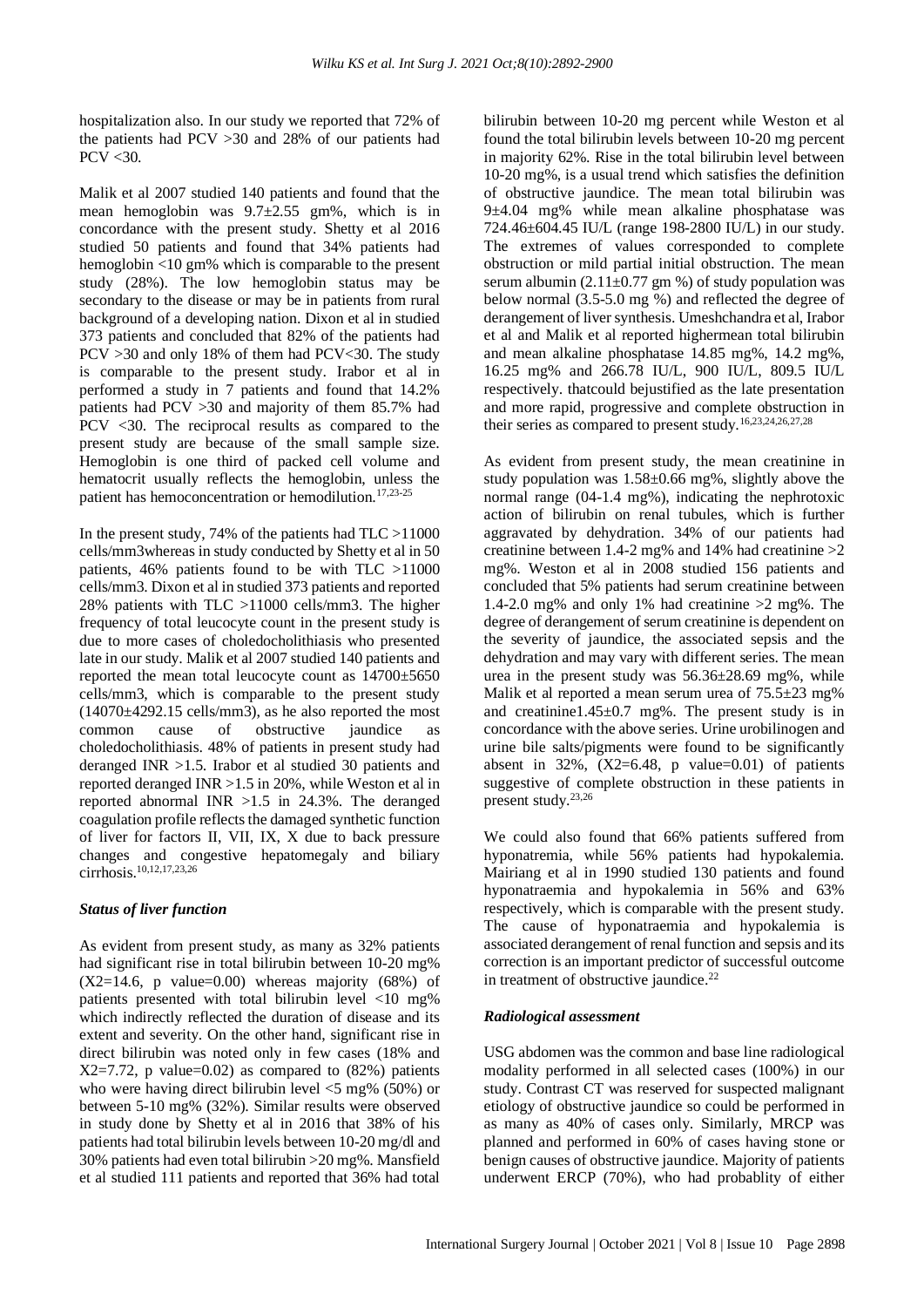diagnostic or therapeutic intervention. Petrscu et al studied 63 patients and among them, CECT was done in 52.3% and MRCP was done in 47.6%. Khushwah et al and Goyani et al, in their study, performed USG and MRCP in all 100% patients, while Singh et al 2014 performed USG, CECT and MRCP in all  $100\%$  patients.<sup>8,30,31,32</sup>

#### *Management of obstructive jaundice*

The management protocols were guided according to the etiology and showed significant difference in their distribution pattern  $(X2=27.5, p \text{ value}=0.00)$  in present study. Chalya et al and Saddique et al studied 116 and 24 patients and reported incidence of CBD excision and hepaticojejunostomy as 12.5% and 16.6% respectively. The present study is in agreement with the above series. Choledocholithotomy was performed in majority 40%of patients of CBD stones. Saddique et al studied 24 patients and reported incidence of choledocholithiotomy as 37.5%. Chalya et al and Keighley et al reported a lower incidence of choledocholithotomy (16.4% and 18.6% respectively) as they had more number of malignant obstructive jaundice, while Dixon et al reported a higher incidence of choledocholithotomy. In four (8%) cases in present study who were detected periampullary carcinoma and carcinoma head pancreas, Whipple's procedure was performed. Saddique et al also offered whipples procedure in 8.3% cases. Chalya et al, Dixon et al and Keighley et al reported a lower incidence of whipples procedure (5.5%, 1.6%, 4.2% respectively) probably due to more number of non-resectable cases in their study. On the other hand they reported higher incidence of palliative hepatobiliary bypass (58.2%, 22.2% and 37.2%) as compared to present study. Hepaticojejunostomy could be offered in 6 patients (12%), of resectable cholangiocarcinoma, choledochal cyst and in CBD injury. Cysto-pericystectomy cauld be done in one (2%) case of hydatid cyst.<sup>6,17,29,18</sup>

ERCP with sphincterotomy and stenting was performed in 25.71% patients which included 8 patients with liver secondaries and lymph node at porta hepatis and 1 case of benign stricture. ERCP with dormia basket extraction of CBD stones, especially multiple and lower CBD stone, was performed in 9 patients of whom only three (8.57%) had successful outcome and remaining six (17.14%) were planned for open surgery. When compared to other studies, ERCP with dormia basket extraction was performed in 90% in a study by Jabur et al. The successful removal of all stone via dormia basket depends on the size of stone and the experience ofendoscopist. ERCP allowed diagnostic biopsy in all 11 patients (31.43%) in our study, which included 4 cases each of carcinoma head of pancreas and periampullary carcinoma and three cases of cholangiocarcinoma with significant distribution pattern  $(X2=62.3, p \text{ value}=0.00).$ <sup>13</sup>

#### *Limitations*

Our study was limited by the fact that it was non randomized and the relatively small number of patients were recruited for this clinic-radiological assessment and management of obstructive jaundice. As the morbidity of such cases was higher in this rural part of north India and studies have documented the impact of suffering was higher for the society as majority of patients were from productive age group, it was desirable and worthwhile to attempt a clinical study taking 50 cases of obstructive jaundice to find out the severity, etiology and various presentations along with prompt and correct management policy for better outcome of these cases. An attempt was also made to study some specific aspects of diagnosis, hospital stay i.e. deviation from work and time taken for recovery in those patients at our centre.

#### **CONCLUSION**

Jaundice due to choledocholithiasis is the commonest cause of obstructive jaundice and usually affects productive adults thereby constitutes a major health problem in North India. Most of patients with malignant obstructive jaundice present late with advanced disease. USG, CT scan, MRCP and ERCP are important diagnostic modalities for evaluation of patient with obstructive jaundice with ERCP having the additional advantage of being therapeutic as well. The result of this study suggests that early diagnosis and treatment plays a vital role in the prognosis of patients with obstructive jaundice.

#### *Funding: No funding sources*

*Conflict of interest: None declared Ethical approval: The study was approved by the Institutional Ethics Committee*

#### **REFERENCES**

- 1. Roche SP, Kobos R. Jaundice in the adult patient. Am Fam Phys. 2004;69(2):299-304.
- 2. Mohamed S, Syed AI. Management of Obstructive Jaundice: Experience in a tertiary care surgical unit. Pak J Surg. 2007;23:23-5.
- 3. Ahmad I, Jan AU, Ahmad R. Obstructive Jaundice. J Postgrad Med Inst. 2001;15:194-8.
- 4. Briggs CD, Peterson M. Investigation and management of obstructive jaundice. Surgery (Oxford). 2007;25(2):74-80.
- 5. Sharma MP, Ahuja V. Aetiological spectrum of Obstructive Jaundice and the diagnostic ability of ultrasonography: A clinician's perspective. Trop Gastroenterol. 1999;20:167-9.
- 6. Chalya PL, Kanumba ES, Mchembe M. Etiological spectrum and treatment outcome of Obstructive jaundice: A diagnostic and therapeutic challenges. BMC Res Notes. 2011;4:147.
- 7. Allen B, Bernhoft R, Blanckaert N, Svanvik J, Filly R, Gooding G, et al. Sludge is calcium bilirubinate associated with bile stasis. Am J Surg. 1981;141:51- 6.
- 8. Goyani B, Ukani B, Patel M, Shah B, Vadel M. Ultrasonography and magnetic resonance cholangiopancreatography correlation in patients